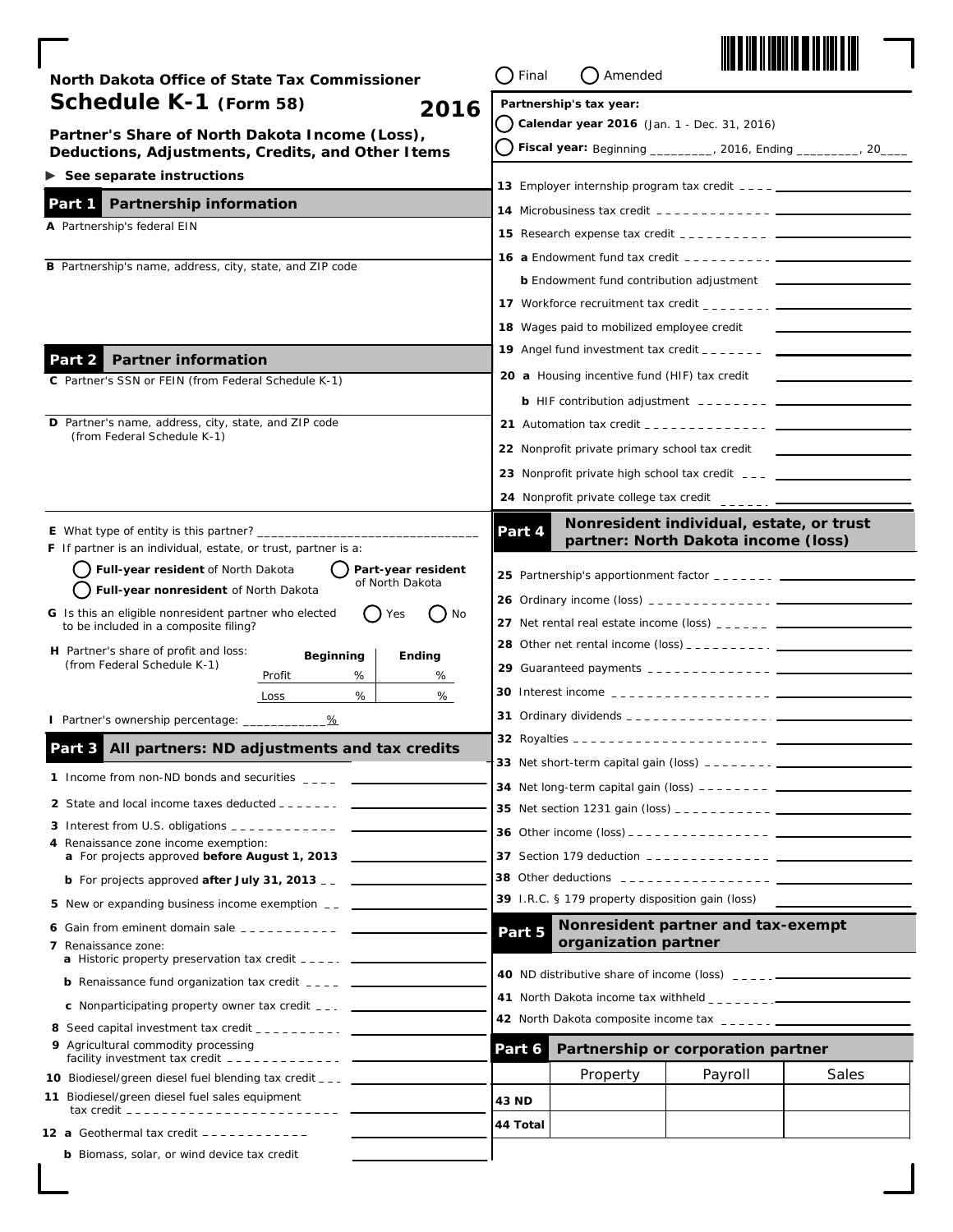## **Purpose of form**

North Dakota Schedule K-1 (Form 58) is a supplemental schedule provided by a partnership to its partners. It provides information the partners may need to complete their North Dakota income tax returns.

**Resident individual, estate, and trust.** If you are a North Dakota resident individual, estate, or trust, your entire distributive share of income from the partnership is subject to North Dakota income tax. You received this schedule only to show your distributive share of the partnership's North Dakota statutory adjustments and tax credits (see Part 3).

**Nonresident individual, estate, or trust.** If you are a nonresident individual, estate, or trust, you are subject to North Dakota income tax on your distributive share of the partnership's income that is apportioned and allocated to North Dakota. You received this schedule to show your distributive share of North Dakota income, gains, losses, and deductions (see Part 4); North Dakota statutory adjustments and tax credits (see Part 3); and North Dakota income tax withheld or paid on your North Dakota distributive share of income (see Part 5).

**Business entity.** If you are a business entity, such as a partnership, corporation, or limited liability company, see the instructions to the applicable North Dakota income tax return for filing and payment requirements. You received this schedule to show your distributive share of the partnership's North Dakota statutory adjustments and tax credits (see Part 3) and your distributive share of the partnership's property, payroll, and sales apportionment factors (see Part 6). If you are a passthrough entity, such as a partnership or S corporation, and your commercial domicile is located outside North Dakota, the schedule will also show your North Dakota distributive share of income and any North Dakota income tax withheld or paid on it (see Part 5).

**Tax-exempt organization.** If you are a taxexempt organization, you received this schedule to show your North Dakota distributive share of income, which is subject to North Dakota income tax if it is subject to federal income tax (see Part 5). It also shows your distributive share of North Dakota statutory adjustments and tax credits, which may apply if you have income subject to North Dakota income tax (see Part 3).

# **General instructions**

The instructions for Parts 3 through 6 of this schedule show where to report the information from Schedule K-1 (Form 58) on your North Dakota income tax return.

**Tax year.** References to a North Dakota form and line number contained in these instructions are references to the form in use for the 2016 calendar year. However, if you file your return on a calendar year basis, but the partnership files its return on a fiscal year basis, report the amounts on your return for the year in which the partnership's fiscal year ends. For example, if the partnership has a fiscal year ending in February 2017, report the amounts from the 2016 Schedule K-1 (Form 58) on your 2017 tax return. The partnership's tax year is shown at the top of the schedule.

**Composite filing election.** If you elected to include your North Dakota distributive share of income in a composite filing by the partnership, the information provided on the schedule is only for your information. Retain the schedule for your tax records. The composite income tax paid by the partnership satisfies your North Dakota income tax filing and payment obligations with respect to your North Dakota distributive share of income from the partnership. If you later choose to revoke your composite filing election and file your own North Dakota income tax return, follow the instructions to Parts 3 through 6 to transfer the amounts from the schedule to your return.

**Amended Schedule K-1 (Form 58).** If you receive an amended North Dakota Schedule K-1 from the partnership, you generally must file an amended North Dakota income tax return to report the revised information. Attach a copy of the amended Schedule K-1 to your amended North Dakota income tax return. If you previously elected to be included in a composite filing, and you are not changing that election, no action is required and you should retain the amended Schedule K-1 for your tax records.

## **Specific instructions**

## **Part 3 All partners–North Dakota adjustments and tax credits**

The following lists show where to enter an amount from Part 3 of Schedule K-1 (Form 58) on the North Dakota income tax return. Use the list corresponding to your return. "Not applicable" in the right-hand column means that the item does not apply to your return.

## **Lines 1-24**

*Form ND-1 filer:* Include the amount from this schedule: On: Lines 1-2 Not applicable Line 3 Form ND-1, line 7 Line 4a Sch. RZ, Part 1, line 19a Line 4b Sch. RZ, Part 1, line 19b Line 5 Form ND-1SA, line 2

| Line 6              | Not applicable                                     |
|---------------------|----------------------------------------------------|
| Line 7a             | Sch. RZ, Part 4, line 7                            |
| Line 7b             | Sch. RZ, Part 5, line 4                            |
| Line 7c             | Sch. RZ, Part 6, line 6                            |
| Line 8              | Sch. ND-1TC, line 4                                |
| Line 9              | Sch. ND-1TC, line 3                                |
| Line 10             | Sch. ND-1TC, line 6                                |
| Line 11             | Sch. ND-1TC, line 7                                |
| Line 12a            | Sch. ND-1TC, line 14b                              |
| Line 12b            | Not applicable                                     |
| Line 13             |                                                    |
| Line 14             | Sch. ND-1TC, line 8a<br>Sch. ND-1TC, line 9a       |
| Line 15             | Sch. ND-1TC, line 10a                              |
| Line 16a            | Sch. ND-1TC, line 12                               |
| Line 16b            | See instructions to                                |
|                     | Form ND-1, line 4a                                 |
| Line 17             | Sch. ND-1TC, line 13a                              |
| Line 18             | Sch. ND-1TC, line 15                               |
| Line 19             | Sch. ND-1TC, line 11a                              |
| Line 20a            | Sch. ND-1TC, line 18                               |
| Line 20b            | See instructions to                                |
|                     | Form ND-1, line 4b                                 |
| Line 21             | Sch. ND-1TC, line 19                               |
| Line 22             | Sch. ND-1TC, line 20                               |
| Line 23             | Sch. ND-1TC, line 21                               |
| Line 24             | Sch. ND-1TC, line 22                               |
| Form 38 filer:      |                                                    |
| Include the amount  |                                                    |
| from this schedule: | On:                                                |
| Lines $1-2$         | Not applicable                                     |
| Line 3              | Form 38, page 2, Part 1,                           |
|                     | line 4a                                            |
| Line 4a             | Sch. RZ, Part 1, line 19a                          |
| Line 4b             | Sch. RZ, Part 1, line 19b                          |
| Line 5              | Form 38, page 2, Part 1,                           |
|                     | line 4d                                            |
| Line 6              | Not applicable                                     |
| Line 7a             | Sch. RZ, Part 4, line 7                            |
| Line 7b             | Sch. RZ, Part 5, line 4                            |
| Line 7c             | Sch. RZ, Part 6, line 6                            |
| Lines 8-11          | Form 38, page 1, line 3                            |
| Lines 12a-12b       | Not applicable                                     |
| Lines 13-15         |                                                    |
| Line 16a            | Form 38, page 1, line 3<br>Form 38, page 1, line 3 |
| Line 16b            | See instructions to                                |
|                     |                                                    |
|                     | Form 38, page 2, Part 1,<br>line 2                 |
| Lines $17-20a$      | Form 38, page 1, line 3                            |
| Line 20b            | See instructions to                                |
|                     | Form 38, page 2, Part 1,                           |
|                     | line 2                                             |
| Lines 21-24         | Form 38, page 1, line 3                            |
| Form 40 filer:      |                                                    |

*Form 4* Include the amount from this schedule: On: Line 1 Sch. SA, line 4 Line 2 Sch. SA, line 3 Line 3 Sch. SA, line 11 Line 5 Page 1, line 9

Line 4a Sch. RZ, Part 1, line 19a Line 4b Sch. RZ, Part 1, line 19b